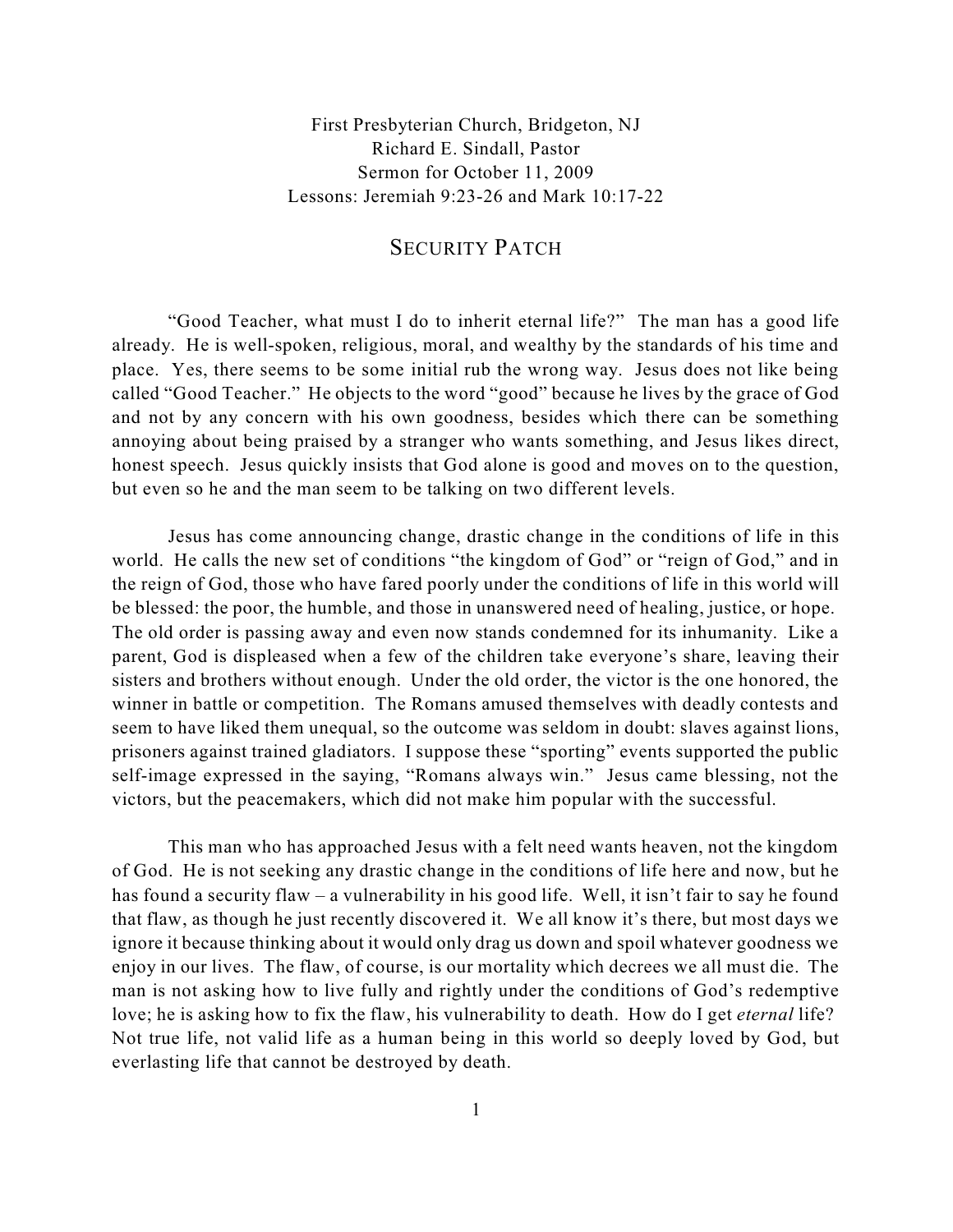It happens regularly. I sit down with my computer to do some work – draft a sermon, outline an adult forum, write a report for Session, write something – and suddenly the silly machine slows to a crawl. Windows is starting an update to fix some vulnerability in its system, to install a security patch. The patch is just what the familiar word implies. When I was boy, my mother sometimes sewed knee patches on the jeans I wore to play because I was continually ripping the knees out of them, usually by falling as I ran full speed down the street in front of our house. Otherwise, I would have had an expensive collection of perfectly good jeans with torn knees. Of course, climbing trees and many other things that could be scrambled up didn't help, either. A computer is much the same. Someone finds a vulnerability, a weak spot in the security system that can ripped open so a thief or vandal can sneak in. Usually, the installation of the patch is done quickly, and after restarting the system, I'm back to work.

The man who questions Jesus is hoping for a security patch – yes, a major one, but still just a patch. Jesus first offers him the security of trusting God within the covenant relationship God has with Israel. *You know the commandments*, the way of life that is responsive to God's love and mercy. But right there something changes. The man who has, perhaps, been mildly annoying and probably out of place among Jesus' disciples in his finer clothing and, I suspect, more refined speech somehow touches Jesus' heart.

Jesus has come insisting upon a completely new and drastically different operating system for life: not a security patch, a fix for some vulnerability – not even one as awful as death – but a new operating system for life under a very different set of conditions and assumptions. But, lest we dismiss this comfortably wealthy man as a spoiled rich guy who's just trying to have it all and heaven too, Mark tells us Jesus "loved him." Biblically, love is an action that can mean to look upon someone with kindness rather than contempt, to choose not reject, to treat with respect and compassion. Jesus does not dismiss this man as a type but sees him as a particular person and calls him to the new life of discipleship.

Still, the man needs the new operating system and not just a security patch against the vulnerability of having a mortal body. The past does not disappear, but it needs to be seen from a completely different perspective that takes life in new directions. The man's money and his "great possessions" are not, in themselves, the issue, but they are foundationally supportive of a way of life Jesus now calls this man to leave behind. This situation, though it seems the very opposite, is not really any different from the one in which God called the Hebrew slaves to leave behind, not only the fact of their enslavement in Egypt, but the whole system of attitudes and self-perceptions that went with being slaves. We call it the "slave mentality," and the Israelites needed to leave that slave mentality behind, which was a much harder task than just physically following Moses out of Egypt. God took the people out of slavery, but it was much harder for God to take the slavery out of the people.